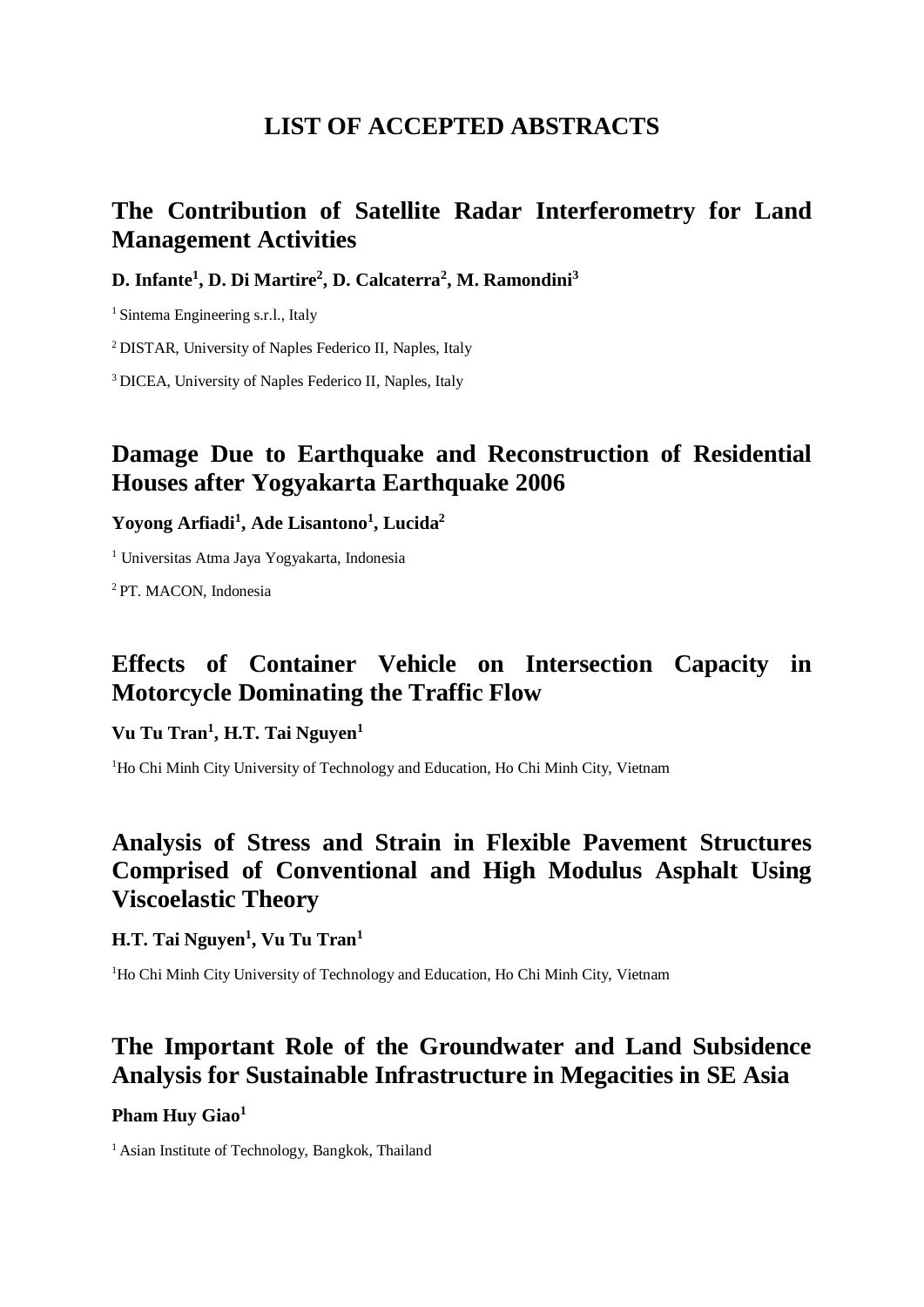# **The Use of Macro Element Approach for the Seismic Risk Assessment of Brick Masonry Buildings**

### **Marjo Hysenlliu<sup>1</sup> , Huseyin Bilgin\*2**

<sup>1</sup> Department of Civil Engineering, Polytechnic University of Tirana, Albania

<sup>2</sup> Department of Civil Engineering, Epoka University, Albania

# **Energy Saving Achieved with Adaptive Setpoint Temperatures Based on EN16798-1: Application of the Category III**

**David Bienvenido-Huertas<sup>1</sup> , Francesco Javier Guevara-García 2 , Daniel Sánchez-García<sup>2</sup> , Carlos Rubio-Bellido<sup>2</sup>**

<sup>1</sup> University of Seville, Department of Graphical Expression y Building Engineering, Seville, Spain

<sup>2</sup> Department of Building Construction II, University of Seville, Seville, Spain

# **The Effect of Thermal Bridge Junctions Between Pillars and Walls in the Energy Demand of Buildings in Warm Climate**

David Bienvenido-Huertas<sup>1</sup>, María Victoria de Montes-Delgado<sup>2</sup>, Carlos Rubio-Bellido<sup>2</sup>, **Jacinto Canivell Garcia de Paredes<sup>2</sup>**

<sup>1</sup> University of Seville, Department of Graphical Expression y Building Engineering, Seville, Spain

<sup>2</sup> University of Seville, Department of Building Construction II, Seville, Spain

# **Life Cycle Cost (LCC) and Sustainability. Proposal of an IFC Structure to Implement LCC During the Design Stage of Buildings**

### Ignacio Bernardino-Galeana<sup>1</sup>, Carmen Llatas<sup>2</sup>, María Victoria de Montes-Delgado<sup>3</sup>, **Bernardette Soust-Verdaguer<sup>2</sup> , Jacinto Canivell Garcia de Paredes<sup>3</sup> , Pedro Meda<sup>4</sup>**

<sup>1</sup> Universidad de Sevilla, Superior Technical School of Architecture, Seville, Spain

<sup>2</sup> Universidad de Sevilla, Institute of Architecture and Buildings, Technical School of Architecture, Seville, Spain

<sup>3</sup> University of Seville, Department of Building Construction II, Seville, Spain

<sup>4</sup> University of Porto, Portugal, Institute of Civil Engineering, Faculty of Engineering, Porto, Portugal

# **Rehabilitation vs Demolition Methodology to Compare the Waste Generated in Alternative Scenarios of Building Elements in BIM**

**Rocio Quiñones<sup>1</sup> , Carmen Llatas<sup>1</sup> , Isidro Cortés<sup>1</sup> , Maria Victoria De Montes-Delgado<sup>1</sup>**

<sup>1</sup> Universidad de Sevilla, Seville, Spain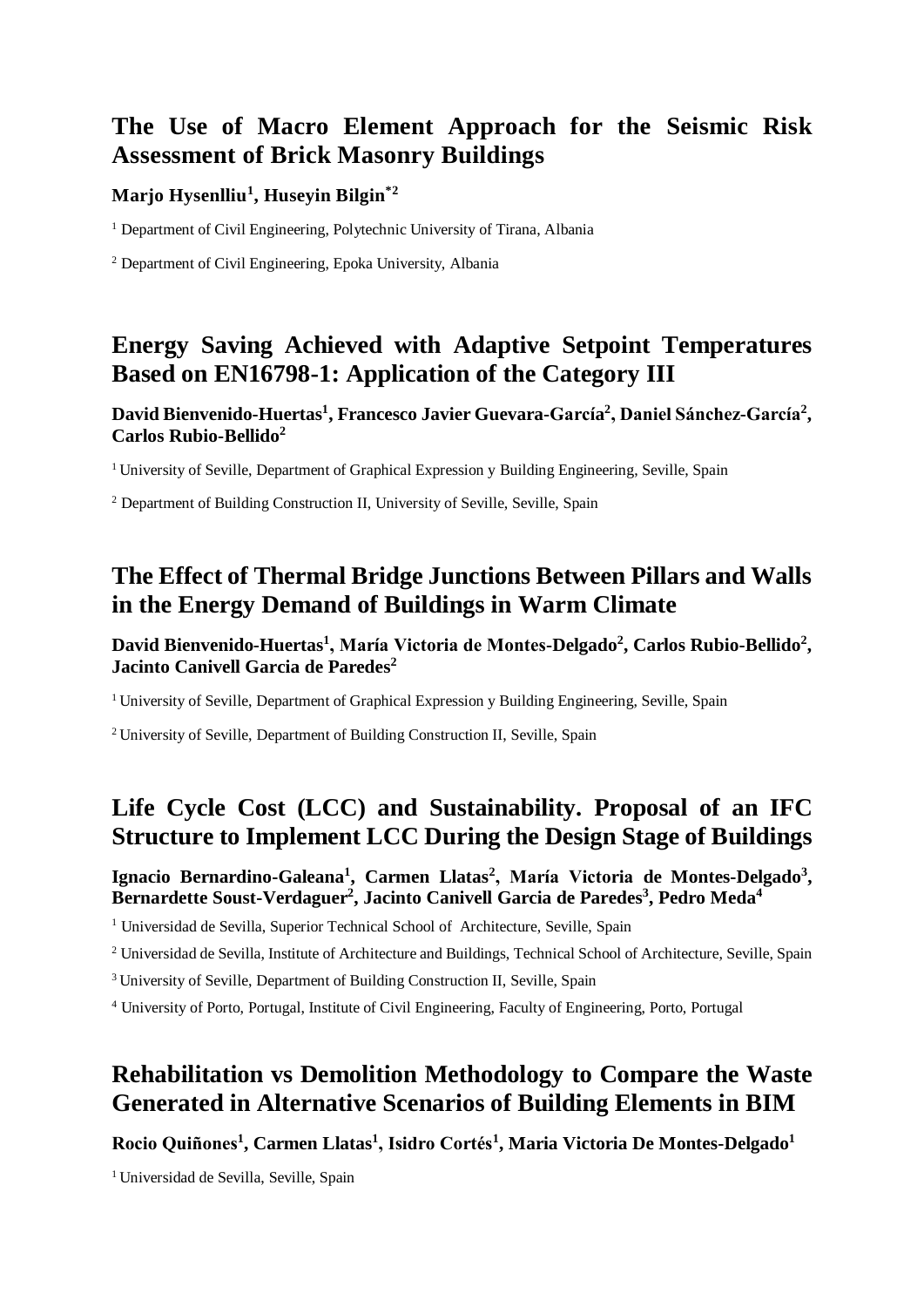## **Sustainable and Durable Road Pavements through Fundamental and Thorough Laboratory Evaluations**

**Wynand JvdM Steyn<sup>1</sup>**

<sup>1</sup> University of Pretoria, Pretoria, Pretoria, South Africa

# **Evaluation of the Seismic Response of a Reinforced Concrete Footing to Increasing Peak Ground Acceleration Using Pseudodynamic Experimentation**

**S. Hossell<sup>1</sup> , C. Roth<sup>1</sup>**

<sup>1</sup> University of Pretoria, Pretoria, South Africa

# **Vertical Vibrо-isolation for Building Foundations – A Full-scale Experiment**

### **Chavdar Kolev<sup>1</sup>**

<sup>1</sup> Higher School of Transport "Todor Kableshkov", Sofia, Bulgaria

# **Experiment to Evaluate the Impulse Plate Sealing in a Test Embankment Section**

#### **Chavdar Kolev<sup>1</sup>**

<sup>1</sup> Higher School of Transport "Todor Kableshkov", Sofia, Bulgaria

### **3D Printing of Buildings, Limits, Design, Advantages, Disadvantages, May this Technique Contributes to the Sustainability of the Futures Buildings**

**Vitalie Florea<sup>1</sup> , Fideliu Păuleţ-Crăiniceanu<sup>1</sup> , Septimiu-George Luca<sup>1</sup> , Cristian Pastia<sup>1</sup>**

<sup>1</sup> "Gheorghe Asachi" Technical University of Iași, Faculty of Civil Engineering and Building Services, Iași, Romania

# **Evaluation of the Factors Affecting the Patterns of Purchasing, Recycling, and Disposal of Children's Toys.**

**M. Abu Sakha<sup>1</sup> , A. Haddad<sup>1</sup>**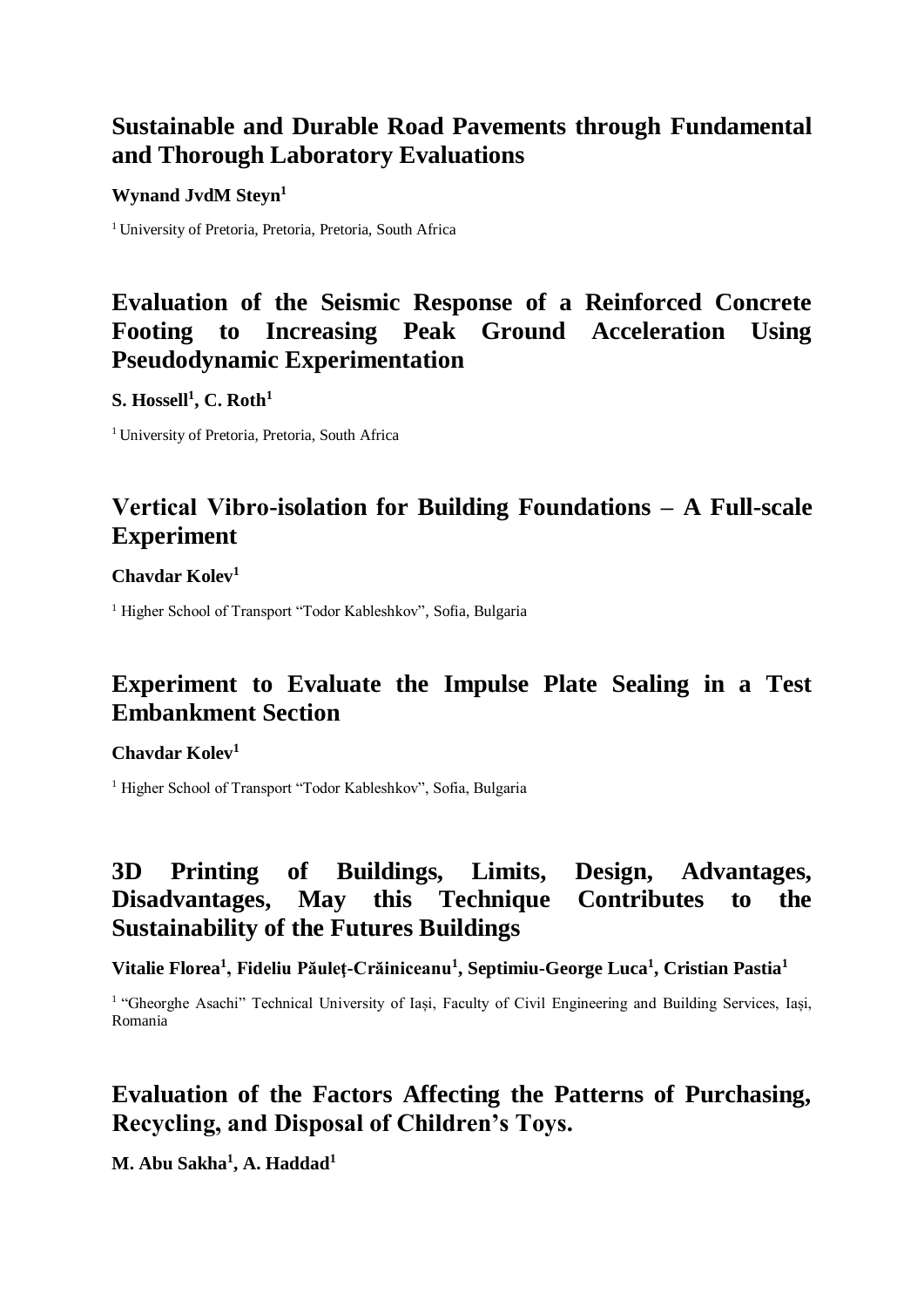<sup>1</sup> Department of Civil Engineering, Faculty of Engineering, The American University of Madaba, Mababa, Jordan

# **Data Analysis on the Environmental Characterization of Groundwater in Fundão – Portugal**

#### **Paulo Eduardo Maia de Carvalho<sup>1</sup> , Luís José Andrade Pais<sup>1</sup>**

<sup>1</sup> University of Beira Interior, Department of Civil Engineering and Architecture, Covilhã, Portugal

### **Study on the Impact of the Environmental Degradation on the Atmospheric and Geological Factors of Built Areas**

#### **Papia Guha<sup>1</sup> , Ancuţa Rotaru<sup>2</sup> , Gupinath Bhandari<sup>1</sup>**

<sup>1</sup>Jadavpur University, Department of Civil Engineering, Kolkata, India

2 "Gheorghe Asachi" Technical University of Iași, Faculty of Civil Engineering and Building Services, Iași, Romania

### **Sustainable Rehabilitation and Risk Management of the Built Environment: A Critical Thinking in Nepalese Perspective**

### **Sarita Shrestha Maskey<sup>1</sup>**

<sup>1</sup> Ministry of Urban Development, Government of Federal Democratic Republic of Nepal

### **A Retrospective Analysis on the Thermal Rehabilitation of a School Building - Case Study**

#### **Radu Aurel Pescaru<sup>1</sup> , Laura Dumitrescu<sup>1</sup> , Irina Baran<sup>1</sup>**

<sup>1</sup>, Gheorghe Asachi" Technical University of Iași, Faculty of Civil Engineering and Building Services, Romania

### **Predicting Service Life of the External Wall Paint for School Buildings in Indonesia**

#### **Peter F. Kaming<sup>1</sup> , Zofar S.C. Sihotang<sup>1</sup>**

1 Universitas Atma Jaya Yogyakarta, Indonesia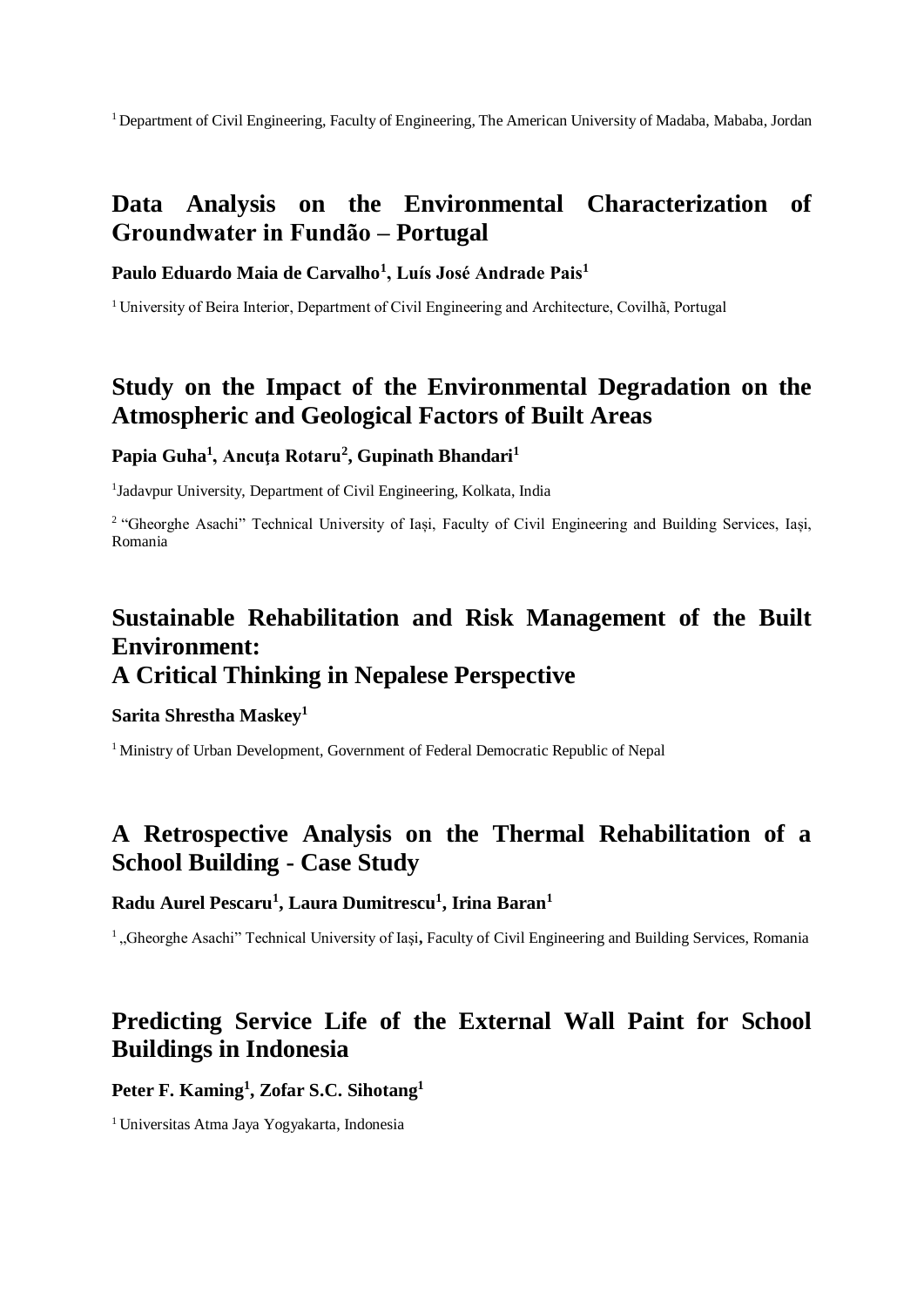# **Sustainable Transformation of Streets – Holistic Approach and Selected Examples**

#### **Kaja Pogačar<sup>1</sup> , Peter Šenk<sup>1</sup>**

<sup>1</sup> University of Maribor, Faculty of Civil Engineering, Transportation Engineering and Architecture, Slovenia

# **Structural Assessment of Mehmed Pasha Hammam in Prizren, Kosovo**

#### **Enea Mustafaraj<sup>1</sup> , Jetmir Morina<sup>1</sup>**

<sup>1</sup> Epoka University, Department of Civil Engineering, Tirana, Albania

# **Rehabilitation of Buildings with Historical Façades: Energy Consumption Estimation**

#### **Naima Belayachi<sup>1</sup> , Jacques Boulnois<sup>2</sup>**

<sup>1</sup> University of Orléans, University of Tours, INSA CVL, Laboratoire de Mécanique Gabriel Lamé, Polytech Orléans, Orléans, France

<sup>2</sup> BHPR du territoire au design par l'architecte, 15 Fernand Rabier Street, Orléans, France

# **Identification of Thermal Properties of Construction Materials Using Far-field Contactless Temperature Measurements**

**Nabil Younes<sup>1</sup> , Ikram Mouchrik<sup>1</sup> , Marouen Slamia1,2, Naima Belayachi1,2 , Dashnor Hoxha1,2**

<sup>1</sup> University of Orléans, Polytech Orléans, Orléans, France

<sup>2</sup> University of Orléans, University of Tours, INSA CVL, LaMé, Orléans, France

### **On the Applicability of the Corresponding Principle in Prediction of Long Term Behavior of Underground Structures**

**Duc-Phi Do<sup>1</sup> , Ngoc Tuyen Tran <sup>1</sup> , Dashnor Hoxha<sup>1</sup>**

<sup>1</sup> University of Orléans, University of Tours, INSA CVL, LaMé, France

# **The Role of the Knowledge Process in the Seismic Assessment of Masonry Building Aggregates – An Italian Case Study**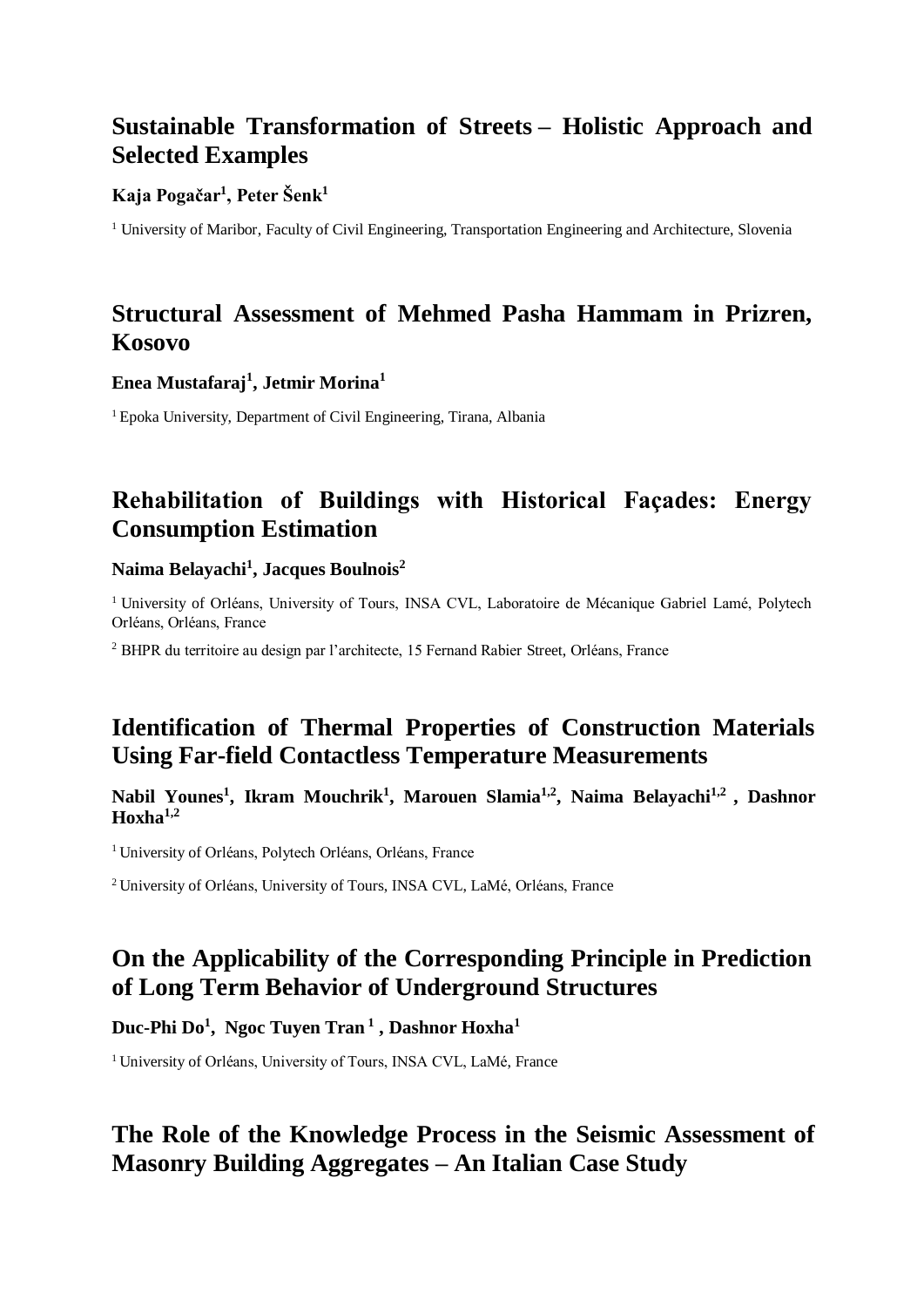### **Valentina Cima<sup>1</sup> , Ernesto Grande<sup>2</sup> , Maura Imbimbo<sup>1</sup> , Assunta Pelliccio<sup>1</sup> , Marco Saccucci<sup>1</sup>**

<sup>1</sup> University of Cassino and Southern Lazio, Department of Civil and Mechanical Engineering, Cassino, Italy

<sup>2</sup> University G. Marconi, Department of Sustainability Engineering, Rome, Italy

# **Mexico´s Earthquake: Description, Effects and Reconstruction. A Particular Case.**

**Manuel E. Ruiz-Sandoval<sup>1</sup> , Emmanuel Rivera<sup>1</sup> and Luciano Fernandez<sup>1</sup>**

<sup>1</sup> Universidad Autonoma Metropolitana, Azcapotzalco, Mexico City, Mexico

# **Finite Element Modeling of R/C Beam Strengthening with CFRP Subjected to Bending**

**Ade Lisantono<sup>1</sup> , Stefanus Rada<sup>1</sup>**

<sup>1</sup> Universitas Atma Jaya Yogyakarta, Yogyakarta, Indonesia

# **Effect of Curing Period and Binder Quantity on The Characteristics of Bagasse Ash-Calcium Carbide Residue Stabilized Organic Clay**

### **John Tri Hatmoko<sup>1</sup> , Luky Handoko<sup>1</sup>**

<sup>1</sup> Department of Civil Engineering Universitas Atma Jaya Yogyakarta, Indonesia

### **Tensile Testing of A Biocomposite Material – "Liquid Wood"**

#### **Tudor – Cristian Petrescu<sup>1</sup> , Petru Mihai<sup>1</sup> , Ionuţ – Ovidiu Toma<sup>1</sup>**

<sup>1</sup> "Gheorghe Asachi" Technical University of Iași, Faculty of Civil Engineering and Building Services, Romania

# **Innovative Application of IoT Technologies to Improve Geotechnical Monitoring Tools and Early Warning Performances**

**Andrea Segalini<sup>1</sup> , Roberto Savi<sup>1</sup> , Edoardo Cavalca<sup>1</sup> , Alessandro Valletta<sup>1</sup> , Andrea Carri<sup>2</sup>**

<sup>1</sup> University of Parma, Department of Engineering and Architecture, Italy

 $2$ ASE – Advanced Slope Engineering S.r.l., Parma, Italy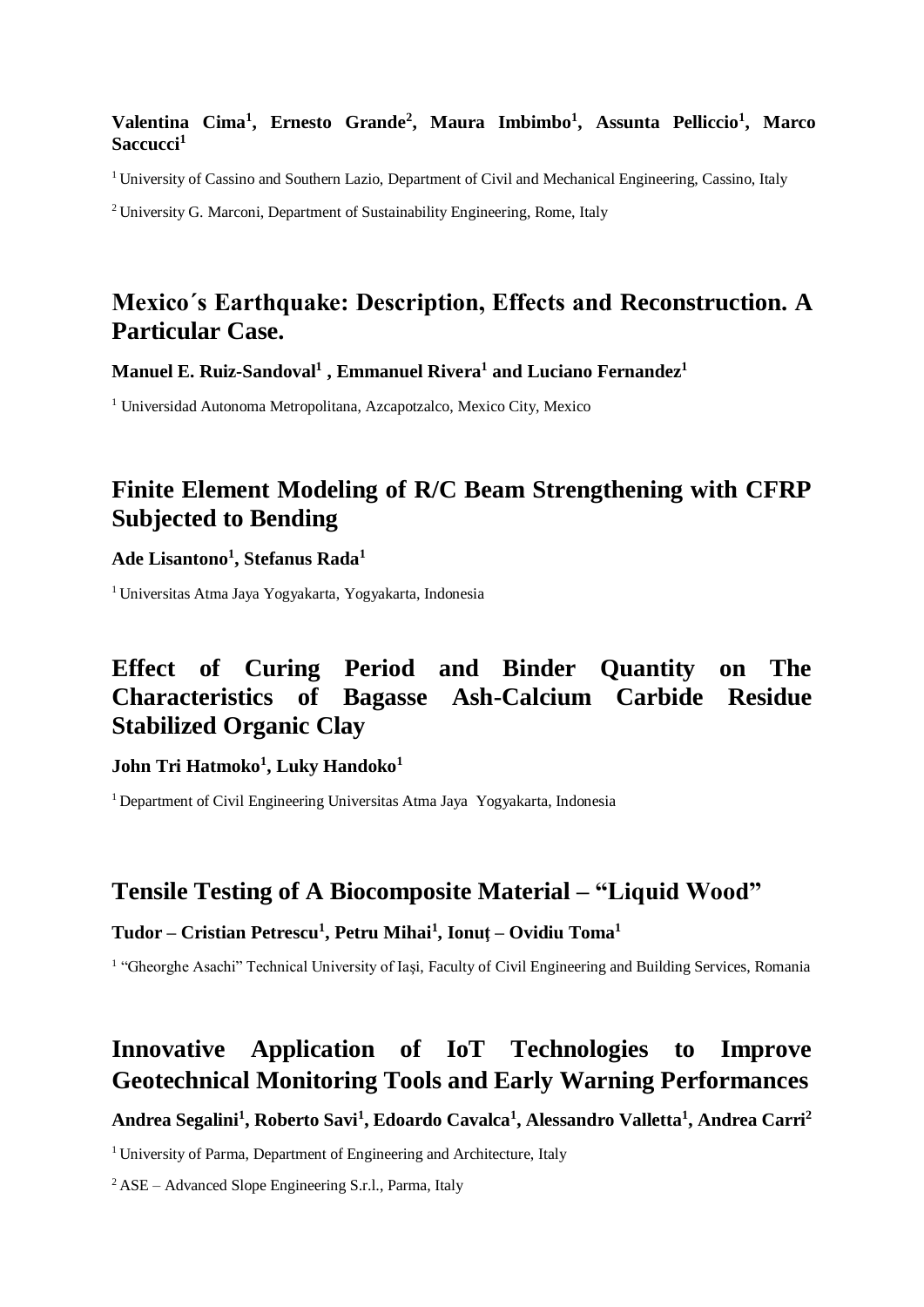# **Towards A Disaster Risk Management Plan of Historical Centers: Case Study of the Historical Center of Gjirokastra**

### **Endrita Mulleti<sup>1</sup> , Julinda Keçi<sup>1</sup>**

<sup>1</sup> Epoka University, Department of Civil Engineering, Tirana, Albania,

# **Improvements of Strength and Dynamic Elastic Characteristics of Mortars by Using Carbon Nano-Tubes**

### **Daniel Covatariu<sup>1</sup> , Mihai-Sergiu Alexa-Stratulat<sup>1</sup> , Ionuţ-Ovidiu Toma<sup>1</sup>**

<sup>1</sup> "Gheorghe Asachi" Technical University of Iași, Faculty of Civil Engineering and Building Services, Romania

# **Circular Economy - A Key for Longevity of Built Environment in Himalayan Region: A Nepalese Prospective**

#### **Ramesh Kumar Maskey<sup>1</sup> , Silu Bhochhibhoya<sup>2</sup> and Otto During<sup>3</sup>**

*<sup>1</sup>Department of Civil Engineering, Kathmandu University, Dhulikhel, Nepal*

*<sup>2</sup>Department of Construction Management and Engineering, University of Twente, Enschede, The Netherlands*

*<sup>3</sup>Research Institutes of Sweden, RISE/ Built Environment/CBI Swedish Cement and Concrete Research Institute, Stockholm, Sweden*

# **Landslides – Effects on Built Environment and Solutions**

### **Oana Elena Colţ<sup>1</sup>**

<sup>1</sup> "Gheorghe Asachi" Technical University of Iași, Faculty of Civil Engineering and Building Services, Romania

# **Embankment Stabilization of A Road that Follows the Bank of A Mountain Stream**

### **Dana-Mădălina Pohrib<sup>1</sup> , Ancuţa Rotaru<sup>1</sup>**

<sup>1</sup> "Gheorghe Asachi" Technical University of Iași, Faculty of Civil Engineering and Building Services, Romania

# **Mechanical Characteristics of Polymer Concrete with Different Wastes**